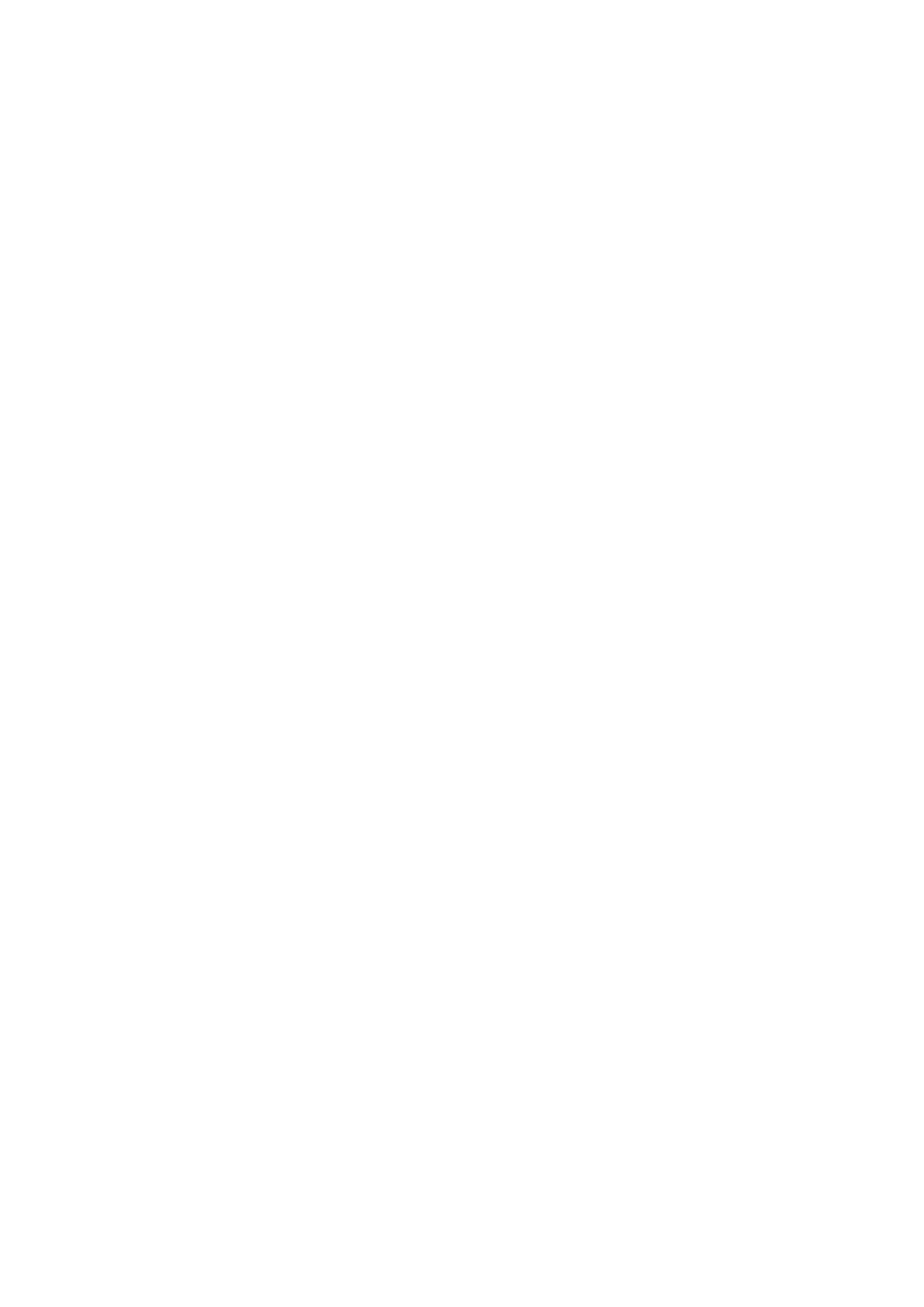## **Contents**

| 1            |     |                                                                                       |
|--------------|-----|---------------------------------------------------------------------------------------|
| $\mathbf{2}$ |     | Is the switchgear system earthquake resistant?  6                                     |
|              | 2.1 |                                                                                       |
|              | 2.2 |                                                                                       |
|              | 2.3 |                                                                                       |
| 3            |     |                                                                                       |
|              | 3.1 |                                                                                       |
|              | 3.2 |                                                                                       |
|              | 3.3 | The probability of an earthquake is important for risk assessment $\dots\dots\dots 8$ |
| 4            |     | Earthquake damage to the electrical infrastructure  10                                |
| 5            |     |                                                                                       |
| 6            |     |                                                                                       |
|              | 6.1 |                                                                                       |
|              | 6.2 |                                                                                       |
| 7            |     |                                                                                       |
| 8            |     |                                                                                       |
| 9            |     |                                                                                       |
|              |     |                                                                                       |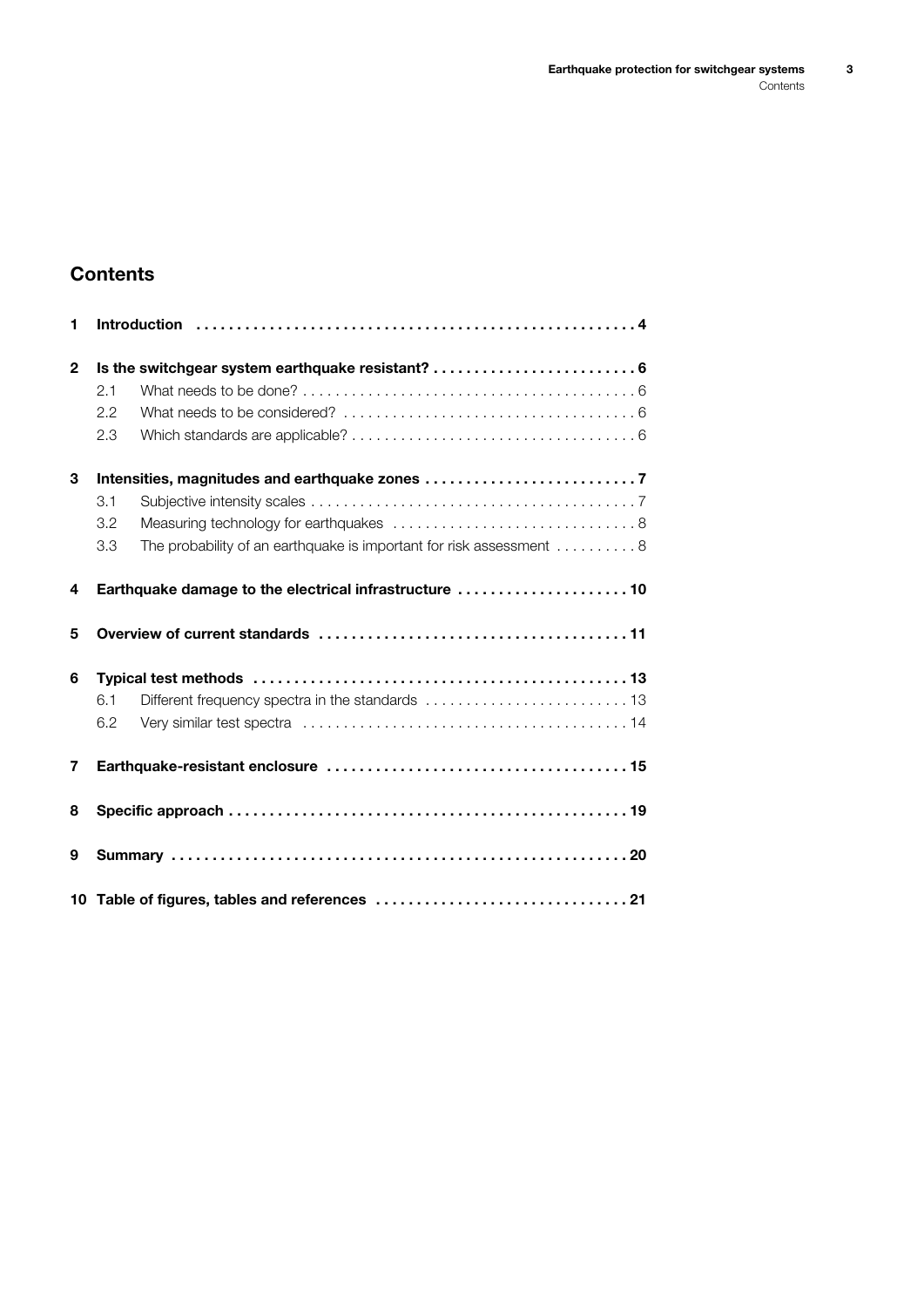## <span id="page-3-0"></span>**1 Introduction**

<span id="page-3-2"></span>Natural forces have always posed a threat to humans and repeatedly cause numerous deaths and serious damage to property. Whilst extreme meteorological occurrences, such as storm surges, floods and heat waves, can be forecast relatively accurately these days, earthquakes remain relatively difficult to predict. This is one of the reasons that seven of the eleven natural disasters ([see tab.](#page-3-1) 1) that caused the highest death tolls between 1980 and 2013 stemmed from earthquakes [Mun14].

| Date                | <b>Incident</b>                 | <b>Magnitude</b> | Region                                                                                  | <b>Fatalities</b> |
|---------------------|---------------------------------|------------------|-----------------------------------------------------------------------------------------|-------------------|
|                     |                                 |                  |                                                                                         |                   |
| 12 Jan 2010         | Earthquake                      | 7.0              | Haiti                                                                                   | 222,570           |
| 26 Dec 2004         | Earthquake,<br>tsunami          | 9.1              | Sri Lanka, Indonesia,<br>Thailand, India,<br>Bangladesh, Myanmar,<br>Maldives, Malaysia | 220,000           |
| 2-5 May 2008        | Cyclone Nargis,<br>storm tide   |                  | Myanmar                                                                                 | 140,000           |
| 29-30 Apr 1991      | Tropical cyclone,<br>storm tide |                  | Bangladesh                                                                              | 139,000           |
| 8 Oct 2005          | Earthquake                      | 7.8              | Pakistan, India,<br>Afghanistan                                                         | 88,000            |
| 12 May 2008         | Earthquake                      | 5.8              | China                                                                                   | 84,000            |
| <b>Jul/Aug 2003</b> | Heat wave                       | -                | Europe                                                                                  | 70,000            |
| Jul/Sep 2010        | Heat wave                       |                  | Russia                                                                                  | 56,000            |
| 20 Jun 1990         | Earthquake                      | 7.4              | Iran                                                                                    | 40,000            |
| 26 Dec 2003         | Earthquake                      | 6.6              | Iran                                                                                    | 26,200            |
| 11 Mar 2011         | Seaguake, tsunami               | 9.0              | Japan                                                                                   | 18,537            |

<span id="page-3-1"></span>Table 1: Fatalities during natural disasters from 1980 till 2013

Earthquakes occur as the result of processes taking place below the surface of the Earth. The Earth's solid crust, which is made up of plates, moves over its liquid core – a process known as plate tectonics. These plates move toward, away from or along each other at their boundaries. As they catch on each other during these movements, immense pressure builds up. A sudden release of this energy is what results in an earthquake, which can cause great damage over considerable distances according to the magnitude of the force involved.

Earthquakes usually cause structural damage to buildings and the transportation infrastructure, which sometimes arises as a result of secondary events such as landslides or tsunamis. However, very serious damage can also occur to buildings' internal systems. Depending on the magnitude of the earthquake and the population of the affected region, this can certainly rival the severity of the afore-mentioned damage to buildings and transportation infrastructure. Damage to the technical infrastructure often also interrupts electricity, drinking water and gas supplies etc. in the aftermath of the actual earthquake. Immediately following an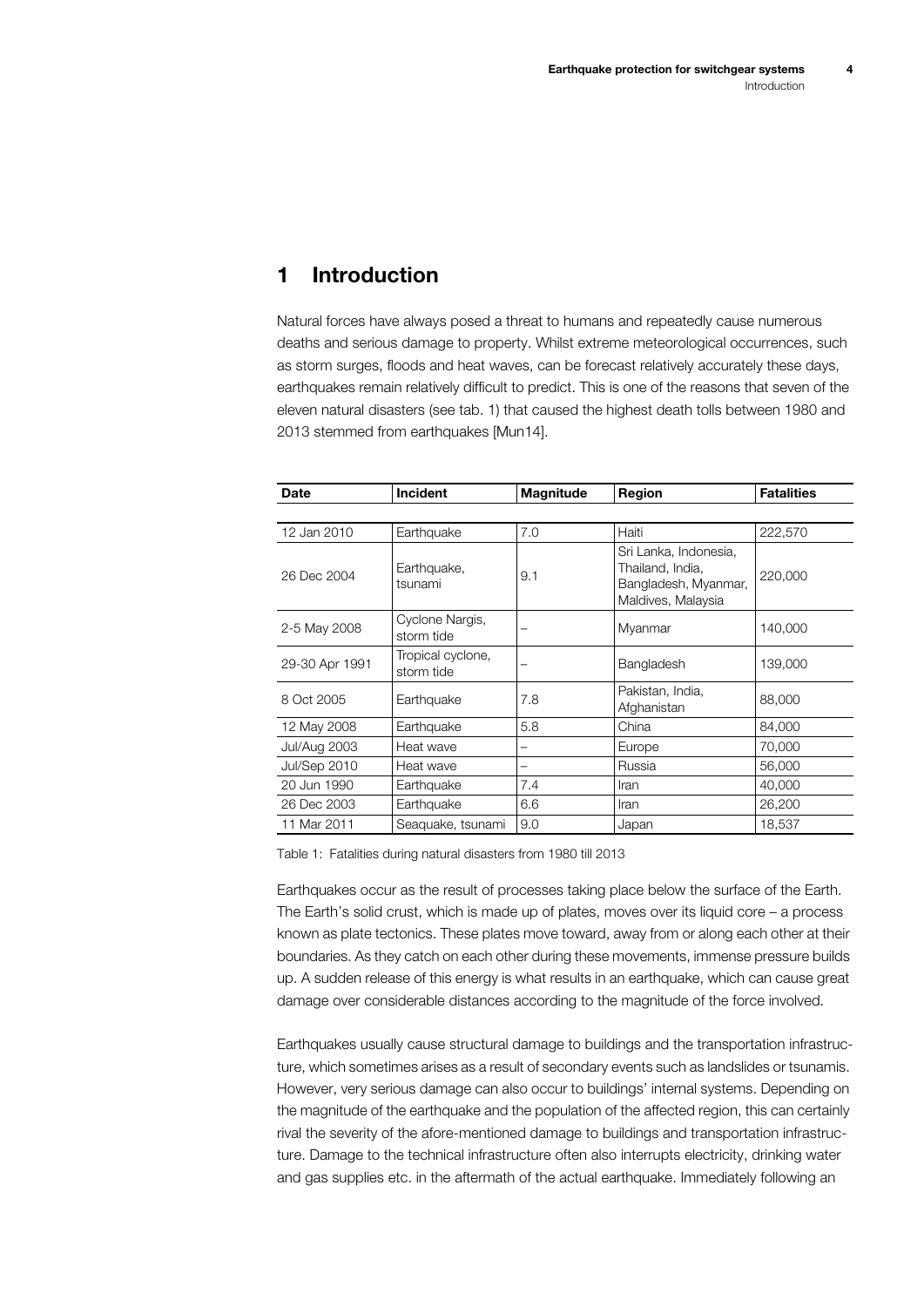earthquake, when aid is most urgently needed, damage to the transportation and technical infrastructure can hinder assistance efforts.

To avoid the kind of damage described above, buildings and the traffic and technical infrastructures in areas prone to earthquakes should be designed to be "earthquake-resistant". However, the appropriate measures not only differ significantly depending on the area in question (buildings, technical infrastructure), but the risk of an earthquake happening also needs to be taken into account. In other words, a particularly earthquake-prone area will require correspondingly stricter measures. This white paper provides a broad outline of the meaning of "earthquake resistance" in specific relation to electrical infrastructure.

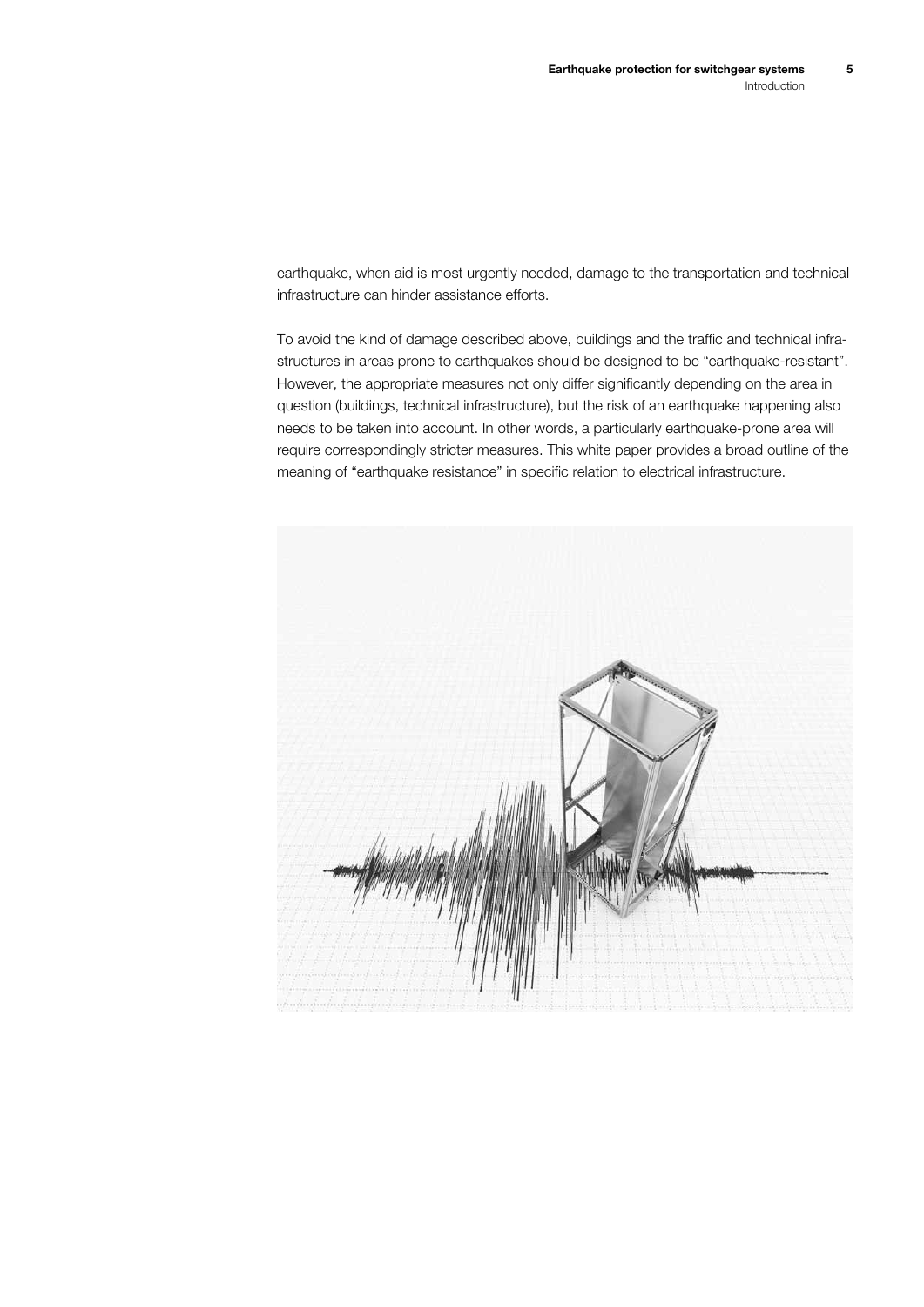## <span id="page-5-1"></span>**2 Is the switchgear system earthquake-resistant?**

When it comes to earthquake protection, building safety is often the primary concern. This is certainly understandable, as primary earthquake damage to buildings generally causes the most fatalities, and the majority of damage to property also occurs this way. However, technical infrastructure installations such as electrical switchgear systems and data centres also require effective protection against earthquakes. This not only applies to critical systems, such as those in power plants or production facilities in the chemical industry, but may also be important for all systems of general supply.

#### <span id="page-5-2"></span>**2.1 What needs to be done?**

Switchgear manufacturers called to consider earthquake-resistance requirements are confronted with issues beyond the scope of their regular business. What has to be done if a customer needs an earthquake-resistant switchgear system, for instance? This guide provides advice for this and similar scenarios to help switchgear manufacturers gain a general idea of the issues involved.

#### <span id="page-5-0"></span>**2.2 What needs to be considered?**

What needs to be considered when constructing electrical switchgear systems in regions that are potentially earthquake-prone? This is the key question. To provide a clear insight into the problems involved, the paper starts by explaining a number of basic principles relating to earthquakes, their measurement and the different scales applied. The next section examines the effects an earthquake can have on electrical switchgear systems and the damage it can potentially cause.

#### <span id="page-5-3"></span>**2.3 Which standards are applicable?**

There are a number of standards and regulations relating to earthquake protection. As already stated, building safety is often the primary concern. In certain regards, the standards adopt very different approaches according to the scientific discipline – civil engineering, electrical engineering or information technology. This white paper provides an overview of the different standards relating to the electrical infrastructure.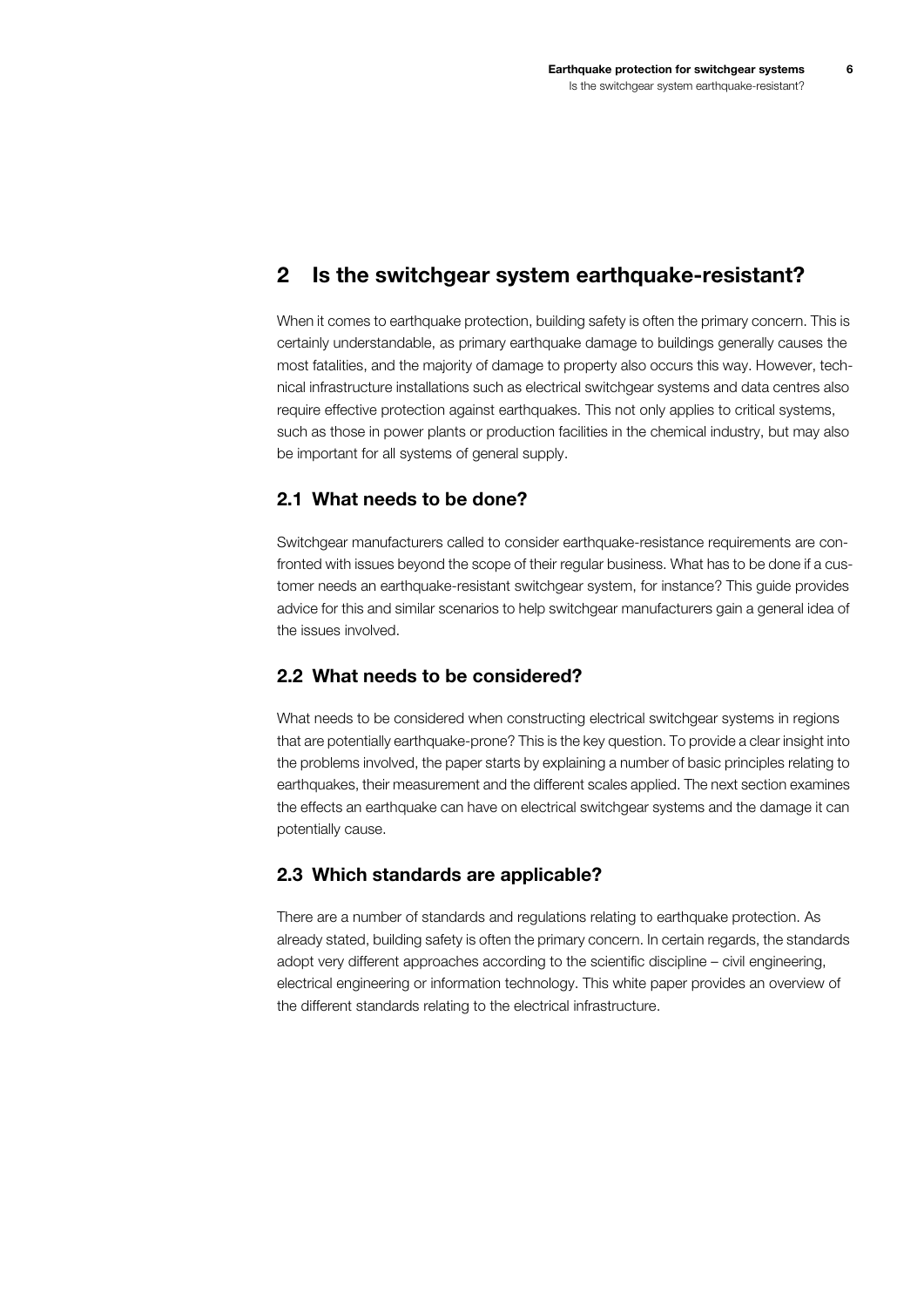## <span id="page-6-0"></span>**3 Intensities, magnitudes and earthquake zones**

In terms of physics, an earthquake is a shock wave that emanates from the epicentre of the earthquake. This shock wave causes the Earth's crust to vibrate with a complex frequency spectrum, both horizontally and vertically. This is described in terms of the relating amplitudes and frequencies on the Earth's surface. Because the energy released by an earthquake cannot be measured directly, we use various scales to describe the strength of an earthquake. This includes differentiating between scales of intensity and scales of magnitude.

#### <span id="page-6-1"></span>**3.1 Subjective intensity scales**

Intensity scales are based on the macroscopic effects of an earthquake – such as the severity of damage to buildings – and the subjective impressions of the people who feel or hear the earthquake. A frequently used scale to indicate intensity is the **Mercalli scale,** which was developed in 1902 and is still in use today [\(see tab.](#page-6-2) 2). Scales of intensity can only be used to a limited extent in sparsely populated areas where there are few buildings where damage might occur and not many people to report their experiences.

|                | <b>JMA</b>  | <b>Mercalli</b>            |                         |                    |              |  |  |  |  |
|----------------|-------------|----------------------------|-------------------------|--------------------|--------------|--|--|--|--|
|                |             | <b>Ground acceleration</b> |                         |                    |              |  |  |  |  |
| Category       | gal         | gal                        | $g(9.81 \text{ m/s}^2)$ | <b>Description</b> | Category     |  |  |  |  |
|                |             |                            |                         |                    |              |  |  |  |  |
| $\circ$        | 0.8 <       |                            |                         |                    |              |  |  |  |  |
|                |             | < 1.0                      | < 0.001                 | Not felt           |              |  |  |  |  |
| $\mathbf{1}$   | $0.8 - 2.5$ |                            |                         |                    |              |  |  |  |  |
|                |             | $1.0 - 2.1$                | $0.001 - 0.002$         | Weak               | Ш            |  |  |  |  |
| $\overline{2}$ | $2.5 - 8.0$ | $2.1 - 5.0$                | $0.002 - 0.005$         | Weak               | III          |  |  |  |  |
|                |             | $5.0 - 10$                 | $0.005 - 0.01$          | Light              | $\mathsf{N}$ |  |  |  |  |
| 3              | $8.0 - 25$  | $10 - 21$                  | $0.01 - 0.02$           | Moderate           | $\vee$       |  |  |  |  |
|                |             | $21 - 44$                  | $0.02 - 0.05$           | Strong             | VI           |  |  |  |  |
| $\overline{4}$ | $25 - 80$   |                            |                         |                    |              |  |  |  |  |
|                |             | 44-94                      | $0.05 - 0.1$            | Very strong        | VII          |  |  |  |  |
| 5              | 80-250      |                            |                         |                    |              |  |  |  |  |
|                |             | 94-202                     | $0.1 - 0.2$             | Severe             | VIII         |  |  |  |  |
| 6              | 250-400     |                            |                         |                    |              |  |  |  |  |
|                |             | 202-432                    | $0.2 - 0.5$             | Violent            | X            |  |  |  |  |
| $\overline{7}$ | >400        |                            |                         |                    |              |  |  |  |  |
|                |             | over 432                   | $0.5 - 1$               | Extreme            | $\sf X$      |  |  |  |  |
|                |             |                            | $1 - 2$                 | Extreme            | XI           |  |  |  |  |
|                |             |                            | >2                      | Extreme            | XII          |  |  |  |  |

<span id="page-6-2"></span>Table 2: The Mercalli Scale compared to the Japanese JMA Scale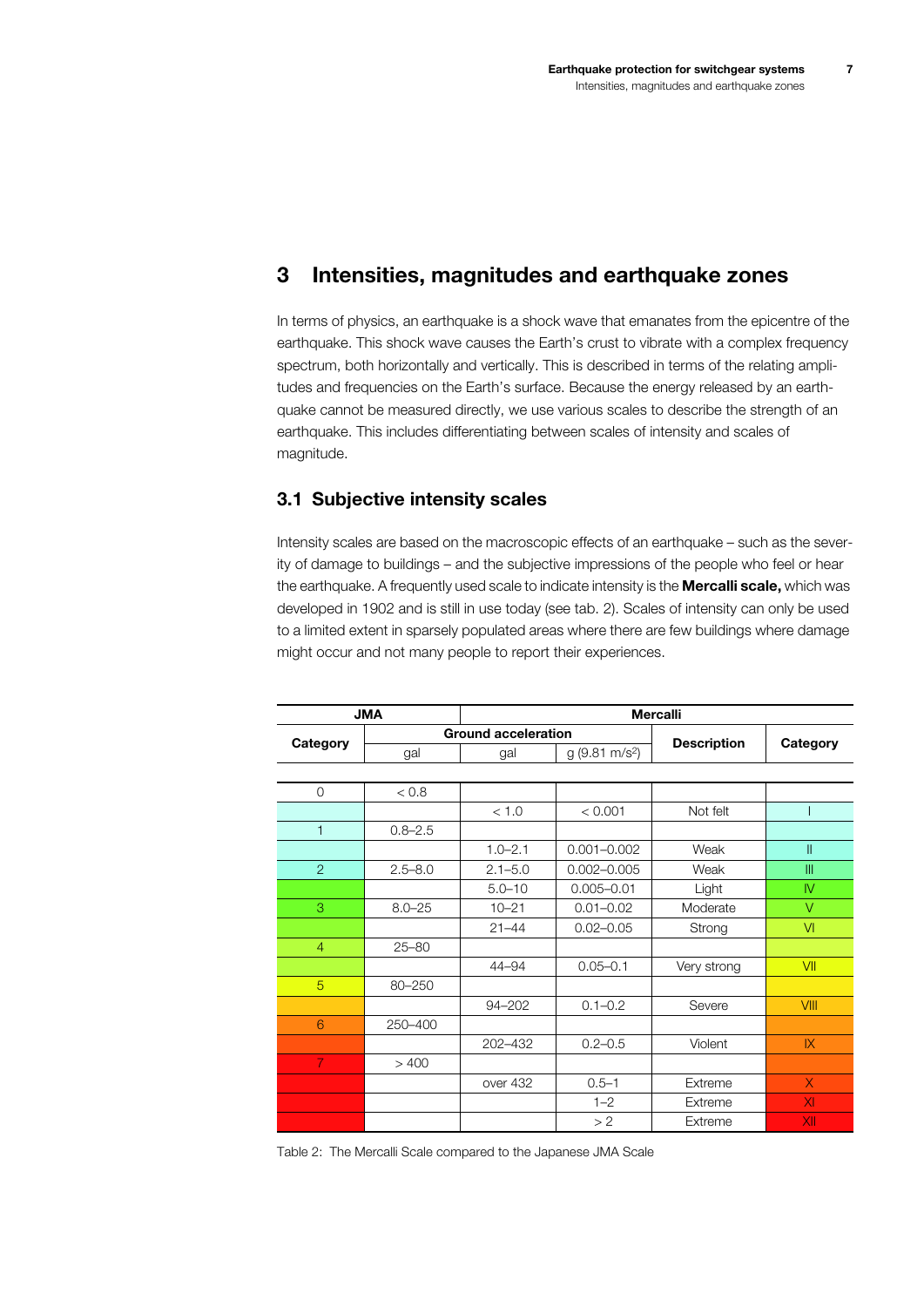**N.B.:** Seismic intensity is not regulated based on ground acceleration only. This table is merely for reference.

#### <span id="page-7-0"></span>**3.2 Measuring technology for earthquakes**

Scales of magnitude are based on measurements taken by seismometers, which measure the local vibrations in the Earth's surface in terms of speed, acceleration and displacements. Calculations using these measurements can indicate the strength of the earthquake. The best-known scale of magnitude is the Richter scale, which was developed in the 1930s and is still used today for this purpose. The magnitude according to the Richter scale is calculated using measurements taken near to the earthquake's epicentre, which is why it is also frequently called the 'local magnitude scale'. The measurements are taken by a special kind of seismometer at a distance of 100 km from the epicentre. Because of the specific type of seismometer its inventor Charles F. Richter used, the Richter scale has a maximum value of 6.5 and, strictly speaking, only applies to the U.S. federal state of California. Higher magnitudes, which the media often also cite as being measured on the open-ended Richter scale, are really moment-magnitude values along a modern extension of the Richter scale. The strongest ever recorded earthquake, with a magnitude of 9.5, occurred in Valdivia, Chile, in 1960. In comparison, the earthquake in Japan that caused the reactor disaster in Fukushima in 2011 had a magnitude of 9.0.

#### <span id="page-7-1"></span>**3.3 The probability of an earthquake is important for risk assessment**

Besides categorising earthquakes according to strength, i.e. their intensity or magnitude, another important aspect is the probability that an earthquake of a given strength will occur. Earthquake risk zones are defined in order to facilitate a reasonable risk assessment. For instance, there are five earthquake zones in the United States. Zone 0 is where strong earthquakes can be practically ruled out, whereas earthquakes of quite a large magnitude are relatively probable in zone 4. Parts of the U.S. federal state of California are typical examples of earthquake zone 4. The requirements relating to earthquake protection for IT and telecommunications installations, and for electrical infrastructure installations, are often based on these earthquake zones.

However, zoning varies from country to country. In most countries in Europe (including Germany), the zones range from 0 to 3; but up to five zones might be categorised. This is further complicated by the lack of uniformity between the national standards that define the zones ([see tab.](#page-8-0) 3). Thus it is not possible to draw a simple comparison between national standards. However, classifying earthquake zones is important when it comes to delivering earthquake-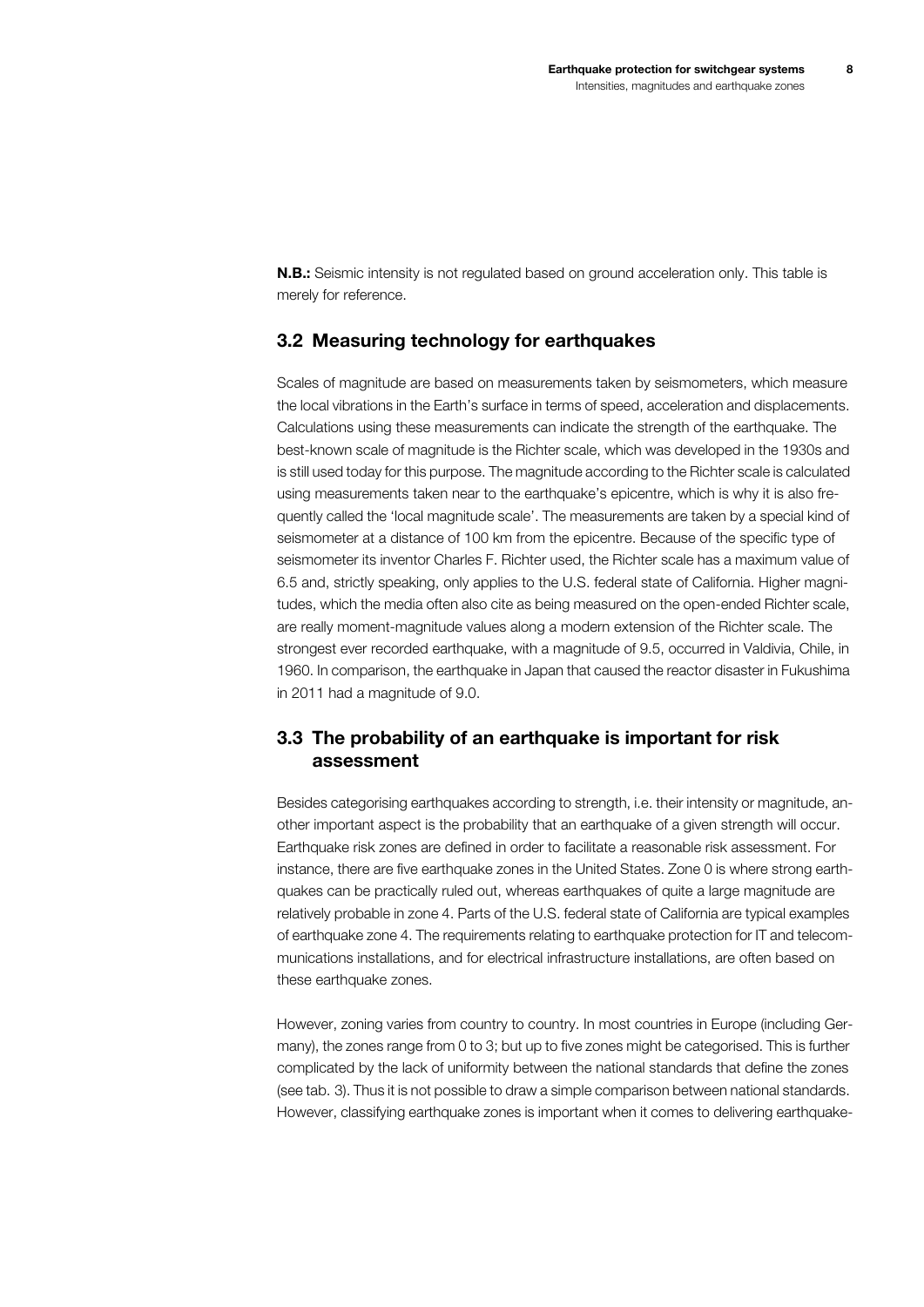resistant systems, as the appropriate measures – incurring additional costs – need only be taken in high-risk areas.

| Country         | AT                          | <b>GER</b>              | <b>CH</b>         | FR.                          | IT*<br>* for Italy, the<br>zones are<br>ordered in the<br>opposite<br>sequence. | <b>GR</b>                    | <b>USA</b>       |
|-----------------|-----------------------------|-------------------------|-------------------|------------------------------|---------------------------------------------------------------------------------|------------------------------|------------------|
| <b>Standard</b> | ÖN 1998-1                   | <b>DIN</b><br>EN 1998-1 | <b>SIA 261</b>    | NF.<br>EN 1998-1             | OPCM <sub>28</sub>                                                              | Gna 1998-                    | 1997 UBC         |
|                 |                             |                         |                   |                              |                                                                                 |                              |                  |
| Zone 0          | $a < 0.035$ g               | 0.0 <sub>q</sub>        |                   |                              |                                                                                 |                              | 0.0 <sub>g</sub> |
| Zone 1          | $0.035$ g < a<br>$< 0.05$ g | 0.04 <sub>q</sub>       | 0.06 g            | $a < 0.07$ q                 | $a < 0.05$ q                                                                    | a < 0.16 g                   | $0.075$ g        |
| Zone 2          | 0.05 g < a<br>$< 0.075$ g   | 0.06q                   | 0.1 <sub>g</sub>  | $0.07$ g $<$ a<br>$< 0.11$ g | $0.05$ g $<$ a<br>< 0.15 g                                                      | 0.16 g < a<br>$< 0.24$ g     | 0.15 g           |
| Zone 3          | 0.075 g < a<br>< 0.1 g      | 0.08 <sub>g</sub>       | 0.13 g            | 0.11 g < a<br>$< 0.16$ q     | 0.15 g < a<br>$< 0.25$ q                                                        | $0.24$ g $<$ a<br>$< 0.36$ q | 0.3 <sub>g</sub> |
| Zone 4          | 0.1 g < a                   |                         | 0.16 <sub>g</sub> | 0.16 g < a<br>< 0.3 q        | 0.25 g < a<br>< 0.3 q                                                           |                              | 0.4 <sub>g</sub> |

<span id="page-8-0"></span>Table 3: Ground acceleration in Europe and the USA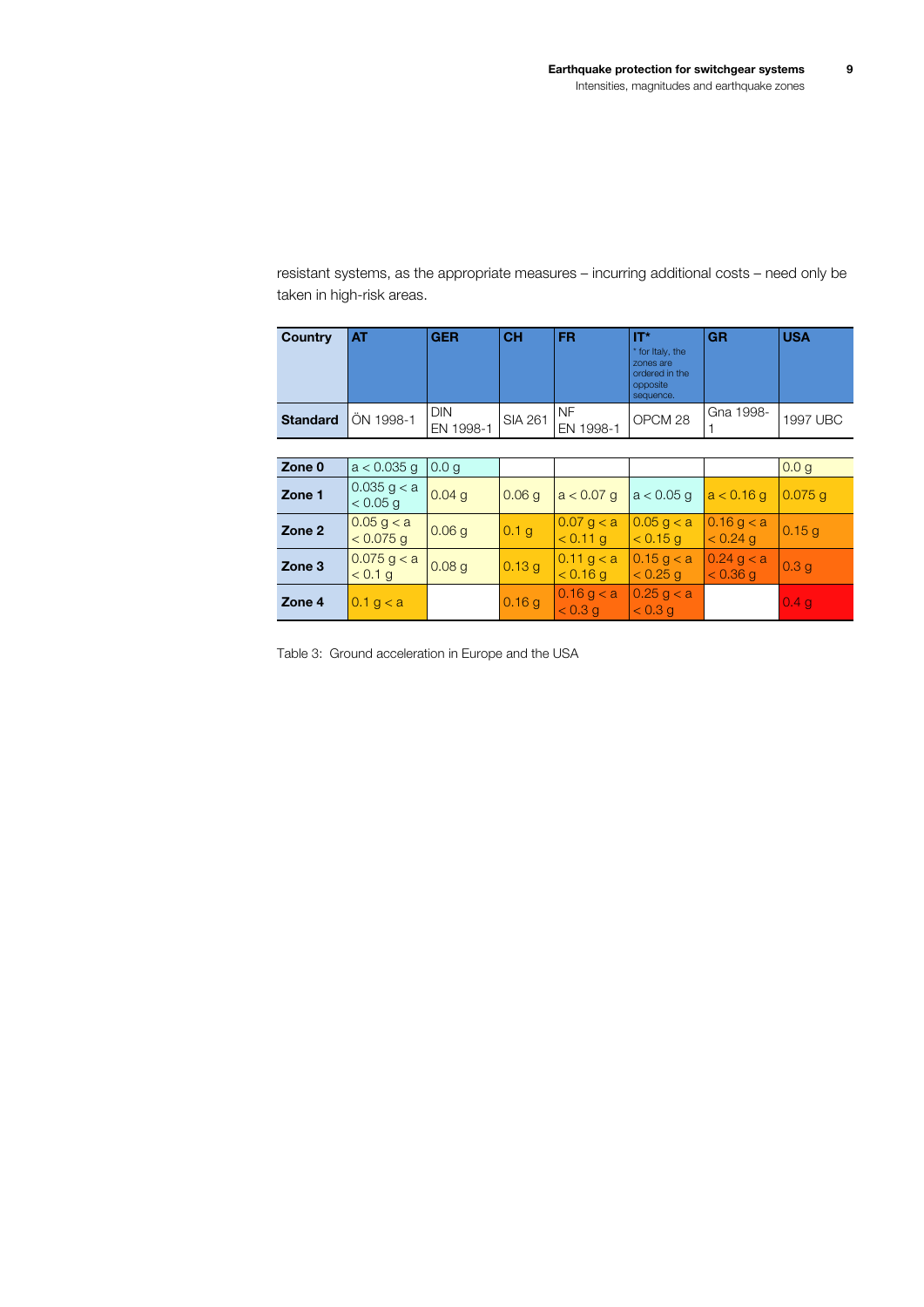## <span id="page-9-0"></span>**4 Earthquake damage to electrical infrastructure**

In order to evaluate the relevance of earthquake resistance for electrical installations, an overview must first be established of the damage that can potentially occur in an earthquake, including any consequential damage that might arise if an electrical system fails. Damage to buildings is usually the focus of attention following an earthquake. Depending on the kind of building involved, the values for the systems installed in it are often higher than for the structural elements themselves. It makes sense, therefore, to look beyond the earthquakeresistance of the building alone and to also consider the potential requirements regarding its systems in the case of an earthquake.

It is particularly important that the installations of critical, safety-relevant infrastructures, such as in nuclear installations, remain operational even after high-magnitude earthquakes. This calls for a very extensive range of measures, which are beyond the scope of this white paper. A high level of systems availability, and thus robust protection against earthquakes, is also particularly vital for telecommunications and IT. At the same time, the ability of installations to remain operational for a given time or to resume service quickly are also important issues following an earthquake.

The frequency of the vibrations that occur during an earthquake generally ranges from 0.3 Hz to 50 Hz. The stresses these vibrations exert on a switchgear system can cause both malfunctions and structural damage to the entire system. Malfunctions can be remedied with little outlay, so a switchgear system can be put back into service relatively quickly following an earthquake. This might typically involve a loose contact or temporary short-circuit that is interrupted by the installation's safety systems.

More disruptive damage might include components breaking free from a support rail or mounting plate in an enclosure. Serious damage to the switchgear system generally causes a protracted interruption to the energy supply – say, if the earthquake were to move an enclosure, perhaps dislodging it from its anchoring or even tipping it over.

This category also includes any structural damage to the enclosure. Enclosures play an extremely important role because if they cannot withstand the earthquake, the entire system is going to fail. This makes earthquake protection for enclosures a key factor in all the relevant standards. However, this aspect can never be considered in isolation, but rather the surrounding building and all the installed components must also comply with the relevant requirements as well. Thus a suitable enclosure alone will not suffice if the system needs to remain operational after, or even during, an earthquake. In addition, the installed components must also meet the requirements of the appropriate standard and the functioning of the entire system must be proved under test conditions.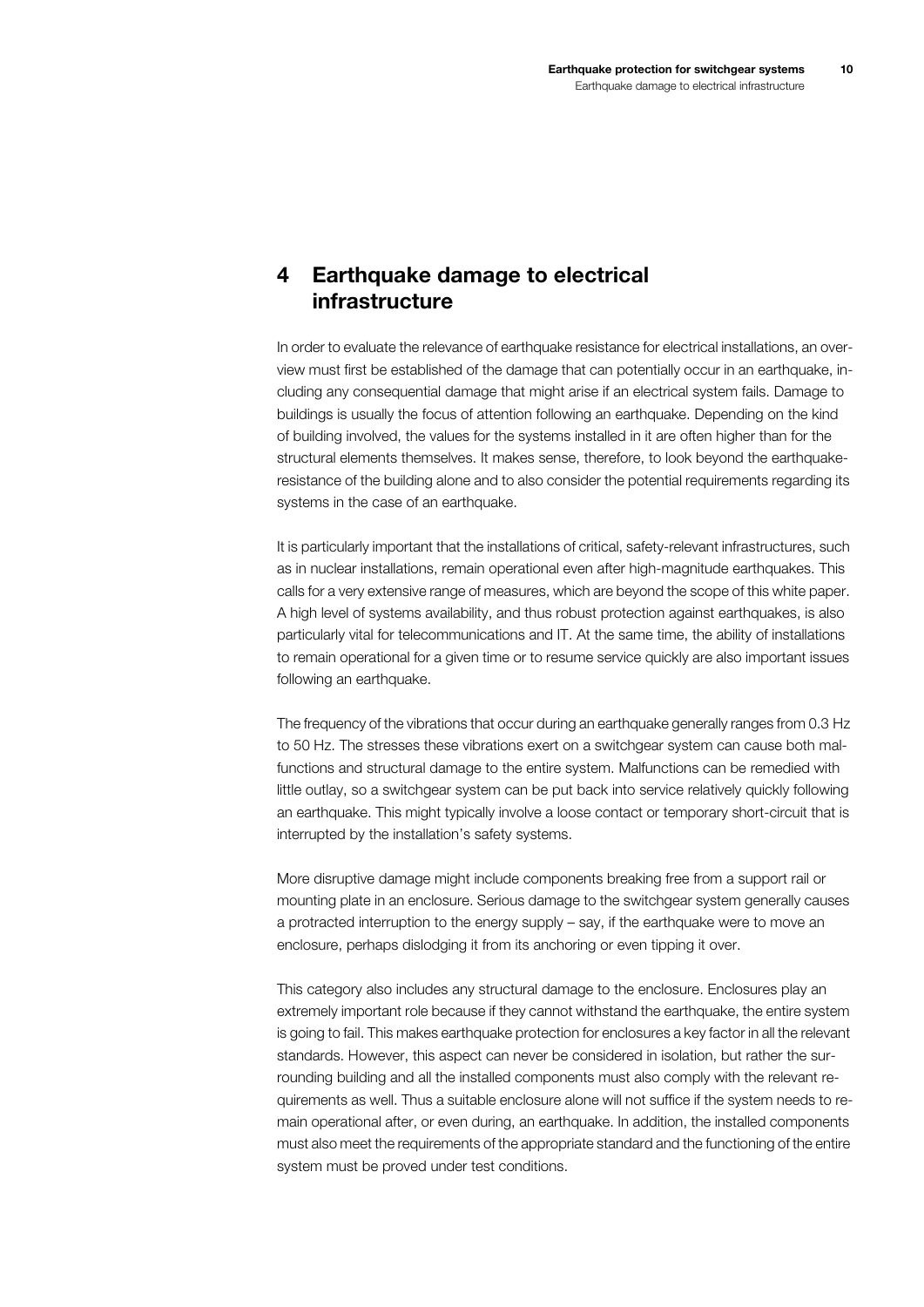### <span id="page-10-0"></span>**5 Overview of current standards**

Earthquake protection is important from various points of view. Correspondingly, different standards are applied depending on the technical discipline concerned. These standards can be roughly divided into the categories civil engineering, IT and telecommunications, and electrical engineering. Furthermore, the applicable standards also differ according to the geographical location of the market. Building standards barely play any role in the construction of earthquake-resistant electrical switchgear systems, so they are not described in detail here. However, as electrical systems are predominantly installed in buildings, these standards do have a certain influence. The main focus in building standards is often on how the enclosure is fixed to the floor. However, verifying the floor fixing, requires certain knowledge of the circumstances in the installation site. Verification is therefore carried out by a building expert. Some of the standards that apply to electrical engineering and IT and telecommunications originate from a building standard, which they translate into specific requirements for the corresponding equipment. For instance, buildings can actually amplify the effect of an earthquake, potentially further increasing the amplitude and accelerations that are exerted on an electrical system.

Three specific sets of standards are particularly relevant to switchgear systems and other electrical engineering and information technology infrastructures – DIN EN/IEC 60068-3-3, IEEE 693 and Telcordia GR-63-CORE. Other standards, for example from the construction industry, are generally not relevant to switchgear production. It can be assumed that structural engineers will ensure compliance with these standards. Only the interface between construction and electrical engineering – where the building and enclosure meet – plays a certain role. This means that references to the respective building standards also appear in various standards.

#### **DIN EN/IEC 60068-3-3**

<span id="page-10-1"></span>IEC 60068-3-3, identical to DIN EN 60068-3-3 [Beu93] in Germany and Europe, is primarily a guideline for checking electrical devices for seismic resistance. The standard distinguishes between a general and a specific seismic class. The specific seismic class should be used where knowledge of the seismic movement exists based on the local geographical situation or the building in which the device is to be installed.

#### **IEEE 693**

<span id="page-10-2"></span>The 693 [IEE05] standard issued by the Institute of Electrical and Electronics Engineers (IEEE) specifies the parameters for earthquake-resistant switchgear. It defines the test methods for complete switchgear systems and for individual components such as power circuit-breakers. Besides test methods, the standard also contains guidelines for designing earthquakeproof switchgear. These guidelines relate, for example, to buildings, foundations and how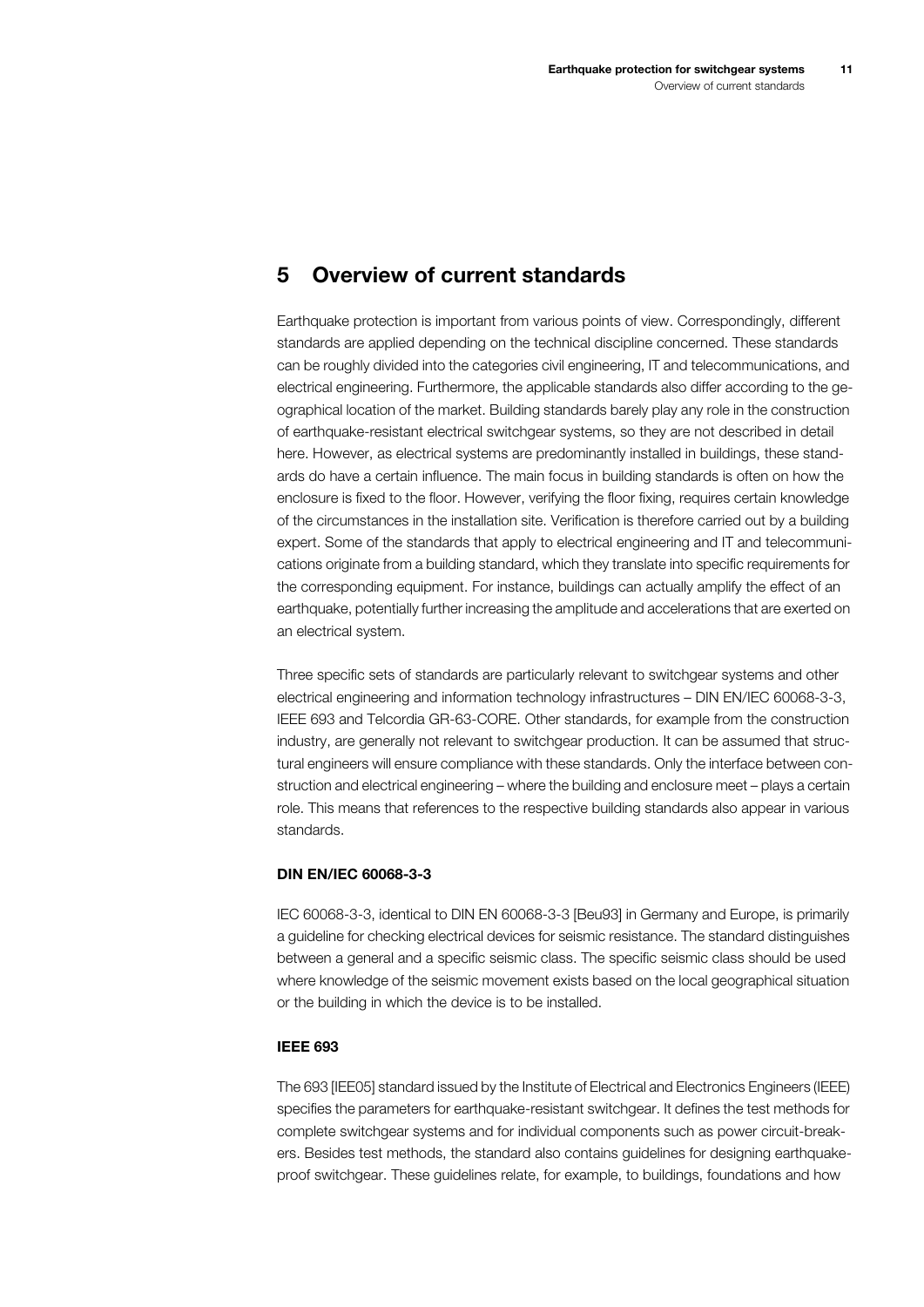enclosures are anchored to the floor. Thus reference is also made to building standards in this document.

#### **Telcordia GR-63-CORE**

<span id="page-11-0"></span>Although the GR-63-CORE [Tel02] generic requirements originally developed by Bellcore – now Telcordia – for telecommunications are not a formal standard as such, they form a very commonly stipulated requirement in contracts, especially in the United States. The basic premise is that systems – such as data centres – need to offer a high level of structural resilience under exposure to various influences such as moisture, fire, pollutants and earthquakes. The document refers to the designated zones in the United States (zones 0 to 4), where zone 0 represents a very low risk and zone 4 a high risk of earthquakes ([see tab.](#page-8-0) 3). In order to ensure high system availability, the requirements in zone 4 are correspondingly higher than in zone 0. These requirements are very high and can therefore also be found in other standards (e.g. IEC 60068-3-3, DIN EN 61587-5 (RRS for uniaxial acceleration), ETSI EN 300019-1-3).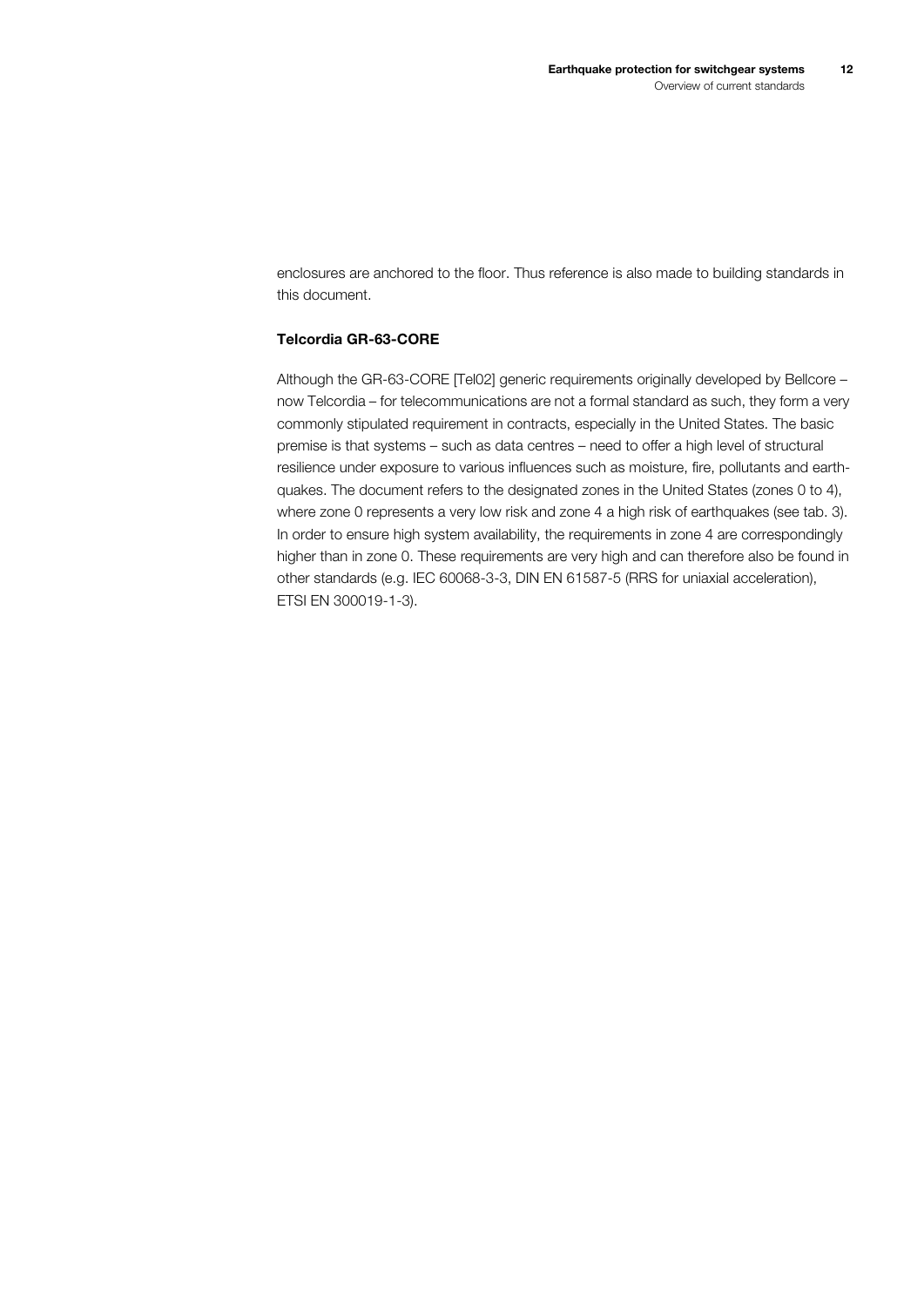## <span id="page-12-0"></span>**6 Typical test methods**

There are in general two approaches to designing systems in earthquake-prone areas. The first is to test the complete switchgear system with the desired configuration – including all components installed in the enclosures – in a suitable laboratory. This approach is very expensive and time consuming and, in Rittal's experience, is only required by a small number of users. When adopting the second approach, the control or switchgear manufacturer uses components (incl. enclosures) that have been verified in principle as suitable for use in earthquake-prone areas. Rittal has had examples of its TS 8 and VX25 enclosures verified in approved laboratories for this purpose. To obtain this verification, the enclosures are tested according to a defined method to ascertain their suitability in principle for use in earthquakeprone areas. The following chapters describe a typical method used to test the earthquake resistance of enclosures. The vast majority of users choose this less costly approach.

All the applicable standards prescribe tests on a vibrating table to demonstrate an enclosure's earthquake resistance. The aim is to simulate the effects of an earthquake – i.e. vibrations and shock stresses – in the laboratory.

The test piece is mounted onto the vibrating table, where it is subjected to a pre-defined test program. The test piece must not incur any structural damage as a result, meaning that no load-bearing parts may be damaged, broken, etc. In addition, no important connections should separate. The same also generally applies for enclosure doors, hinges and locks. Functional tests are then performed – to ensure that the system still functions as required post-stress.

#### <span id="page-12-1"></span>**6.1 Different frequency spectra in the standards**

The precise test requirements vary according to the standard in question, particularly regarding the exact frequency spectrum and related accelerations. The test method specified in Telcordia GR-63-CORE is outlined here as an example. First, the enclosure is mounted on a vibrating table and fitted with acceleration and path recorders in its centre and on top. During the test, the enclosure must be loaded to an extent that simulates a real installation. The tests are then conducted by running a specified movement program that must reach the stipulated acceleration values at frequencies of between 1 Hz and 50 Hz (the required response spectrum (RRS)). The spectrum that arrives at the test piece – the test response spectrum (TRS) – is key. This varies according to the test structure and the mass and geometry of the test piece. The displacements of the test piece, measured in its centre and at its top, must not be greater than 75 mm (3 inches) at any point during the test.

The vibration table tests described above are performed in all three dimensions. The RRS stipulated in GR-63-CORE results in a test duration of 31 seconds in each dimension. The loads exerted on the enclosure during these tests correspond approximately with those experienced during an earthquake with a strength of 8.3 on the moment-magnitude scale.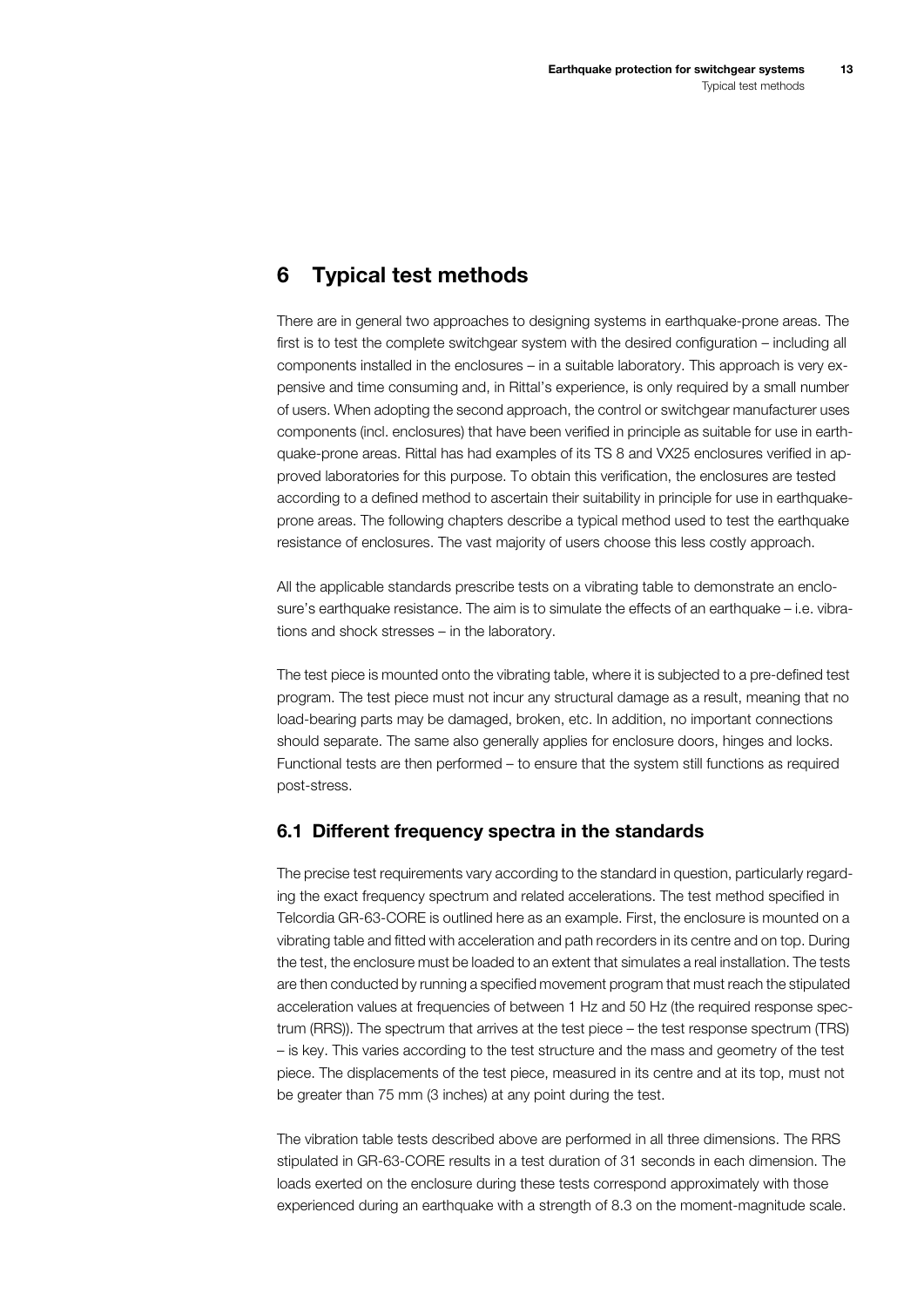#### <span id="page-13-0"></span>**6.2 Very similar test spectra**

To compare the requirements of the vibration table tests in all three relevant standards, the required RRS can be plotted in an acceleration-frequency diagram ([see fig.](#page-13-1) 1). This reveals that the spectra applied in the individual standards are quite similar but have different acceleration values in the relevant areas. It also becomes apparent that zone-4 certification according to GR-63-CORE meets the requirements of the other two standards almost in full. The scope of examination was deliberately increased for the new VX25 to ensure that the RRS of IEEE 693 was also covered.



<span id="page-13-1"></span>Figure 1: Acceleration-frequency diagram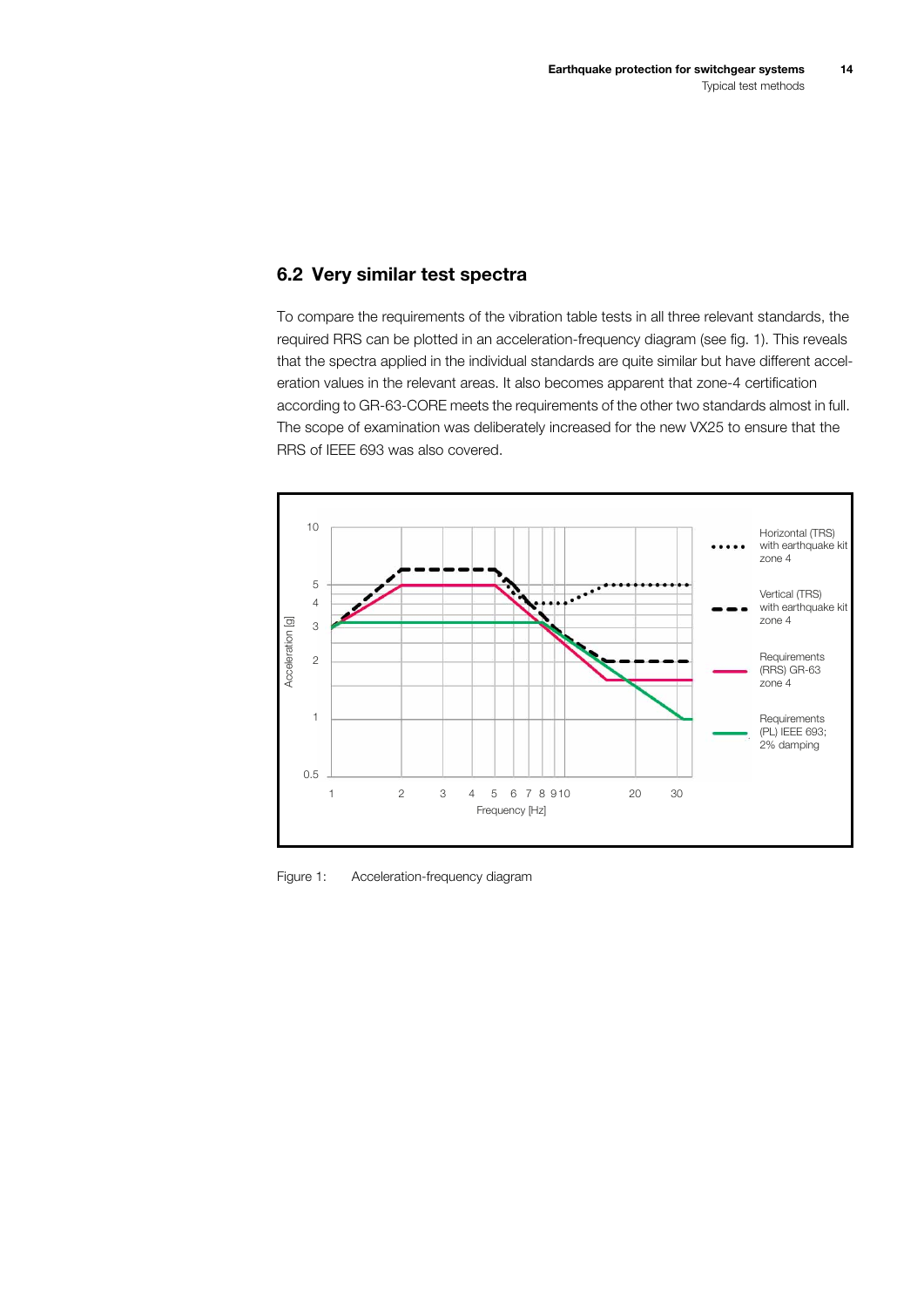### <span id="page-14-0"></span>**7 Earthquake-resistant enclosure**

One method of building stable mechanical constructions able to withstand tremors, which has continued to prove itself since ancient times, is a truss design. This design consists of individual members that are connected together at their ends to form triangles. As a result, the members are subjected almost exclusively to compressive or tensile forces, which makes the entire construction extremely sturdy and also reduces its weight. This technique is used to build houses, bridges and other load-bearing structures, with great success. These days, the norm is to provide buildings with as rigid a structure as possible, for example using solid concrete constructions. Another approach, which is particularly prevalent in high-rise buildings, is to use a tuned mass damper as an active element. An earthquake's movements make the damper move so that it absorbs almost all of the energy and thus prevents damage to the building's structures. A third option is to disconnect the object that is to be protected from the earthquake. This can be done, for example, by placing a building or item of equipment on oversized dampers that absorb and dampen the earthquake shockwaves. However, it is imperative to know exactly the weight that needs to be dampened and have adequate spring or damping path available.

Rittal also uses the truss technique to make its VX25 and TS 8 large enclosures ([see fig.](#page-15-0) 2 and [3\)](#page-15-1) earthquake-resistant. These robust enclosures are exceptionally flexible, efficient and high in quality. The optional earthquake extension accessories can be used to increase the rigidity of the enclosure frame to such an extent that both enclosure types satisfy the stringent requirements of zone 4 to GR-63-CORE. The earthquake kit consists of bracing struts that are screwed into the sides of the enclosure's frame to significantly enhance its rigidity. Gusset plates in the corners of the frame add extra stability. The mounting plate is additionally screwed to the bracing struts. While the rigidity of the mounting plate was increased by horizontal bars on the TS 8, this was not the case for the VX25. So the usable space of the VX25 mounting plate could be increased, since no screw heads have to be considered when planning the placing of the electrical components. A more stable base/plinth is also available that can be used to create an earthquake-resistant fixing between the enclosure and the floor.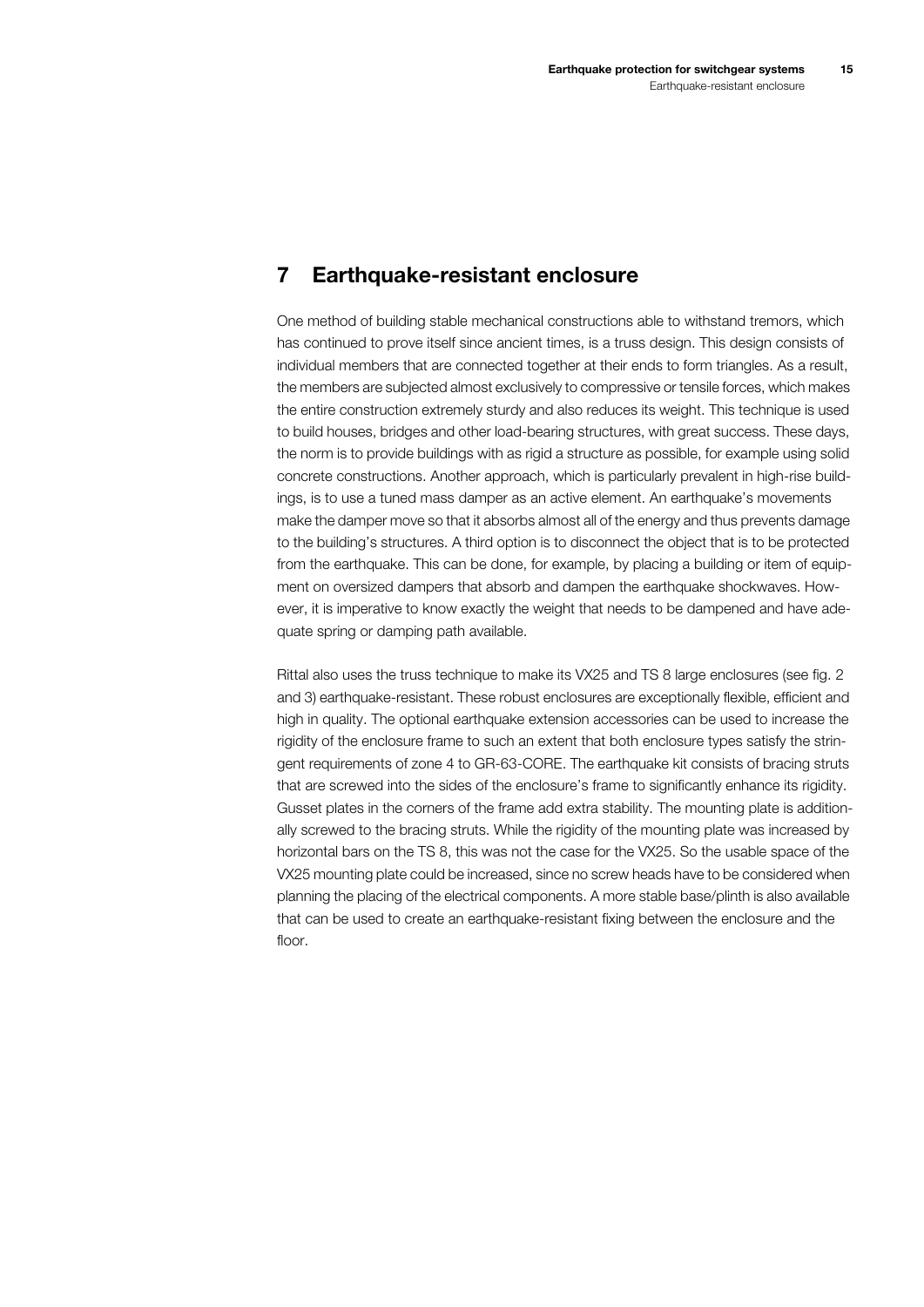

Figure 2: Earthquake extension accessories for the TS 8 large enclosure

<span id="page-15-1"></span><span id="page-15-0"></span>

Figure 3: Earthquake extension accessories for the VX25 large enclosure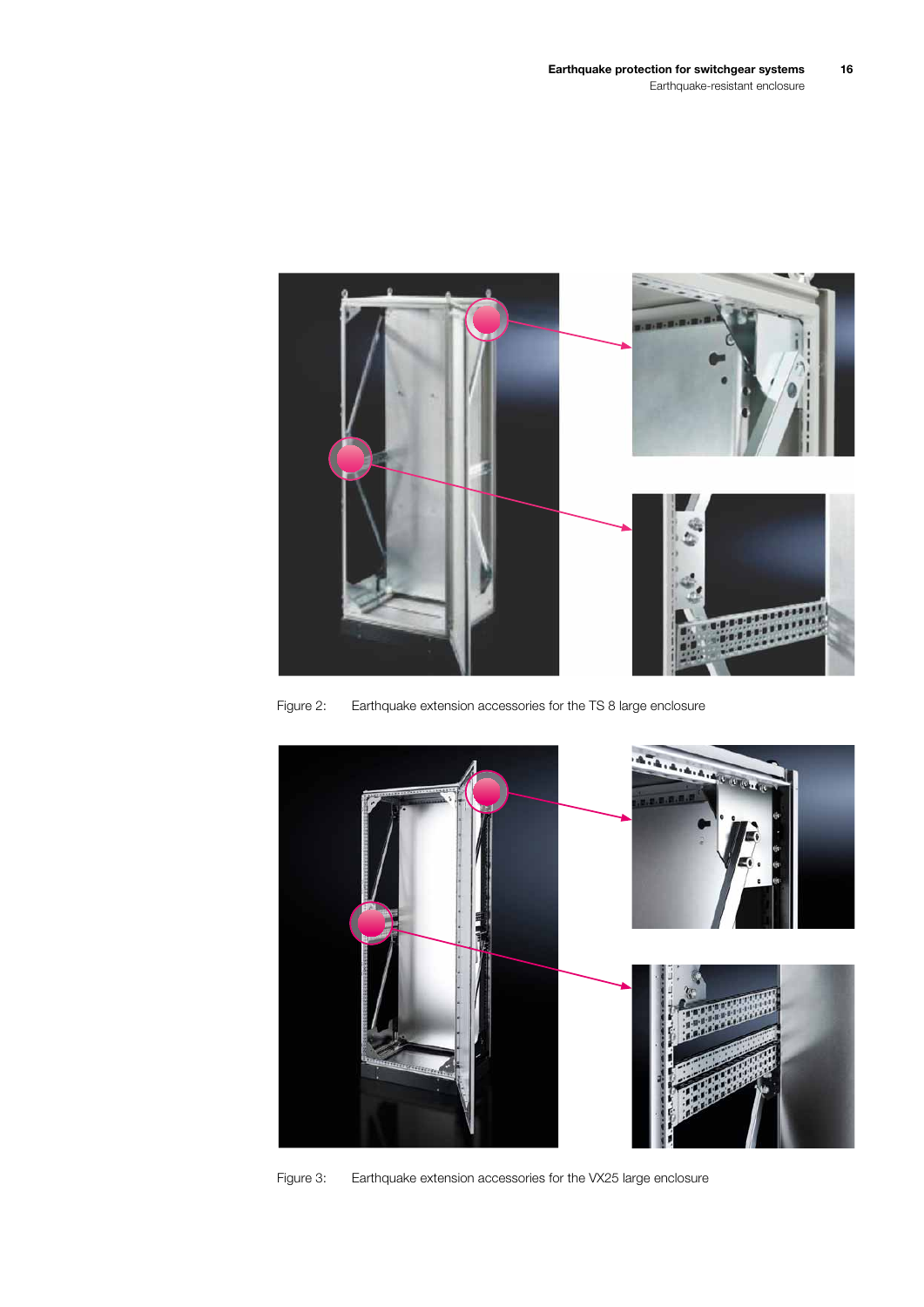To demonstrate conformity with GR-63-CORE Zone 4, the TS 8 and VX25 large enclosures were tested by independent institutes. When fitted with the special earthquake accessories (consisting of earthquake kit, earthquake base/plinth and comfort handle), the enclosure achieved zone-4 certification with contents weighing 500 kg on its mounting plate and side walls. In addition, it was certified that configurations without any special accessories meet the requirements for lower zones with lower weights (see table below).

Due to its long heritage, the tests on the TS 8 were conducted with different dimensions. However, having tested these different variants – supported by tests on customer-specific variants – it is possible to assume that the design system is fit for purpose in principle. This means that TS 8 enclosures with other dimensions are also suitable for use in earthquakeprone areas and that the VX25 also exhibits similar suitability.

Peripheral conditions that need to be taken into account include the following:

- The standard / frequency spectrum must be comparable [\(see fig.](#page-13-1) 1)
- Even weight distribution
- The weight of installed components must be equal to, or less than, that of the tested variants
- The footprint must be equal to, or bigger than, the tested variants (bigger footprint improves lever ratio)
- Maximum height 2,000 mm (or centre of gravity no higher than 1000 mm, 750 mm in the case of the VX25 185 kg/zone 2)

Are bayed enclosures permitted? A stand-alone enclosure can be considered the worstcase scenario, so bayed enclosures are permitted. If anything, this arrangement improves the situation, since two interconnected vertical sections are more rigid than two separate vertical sections.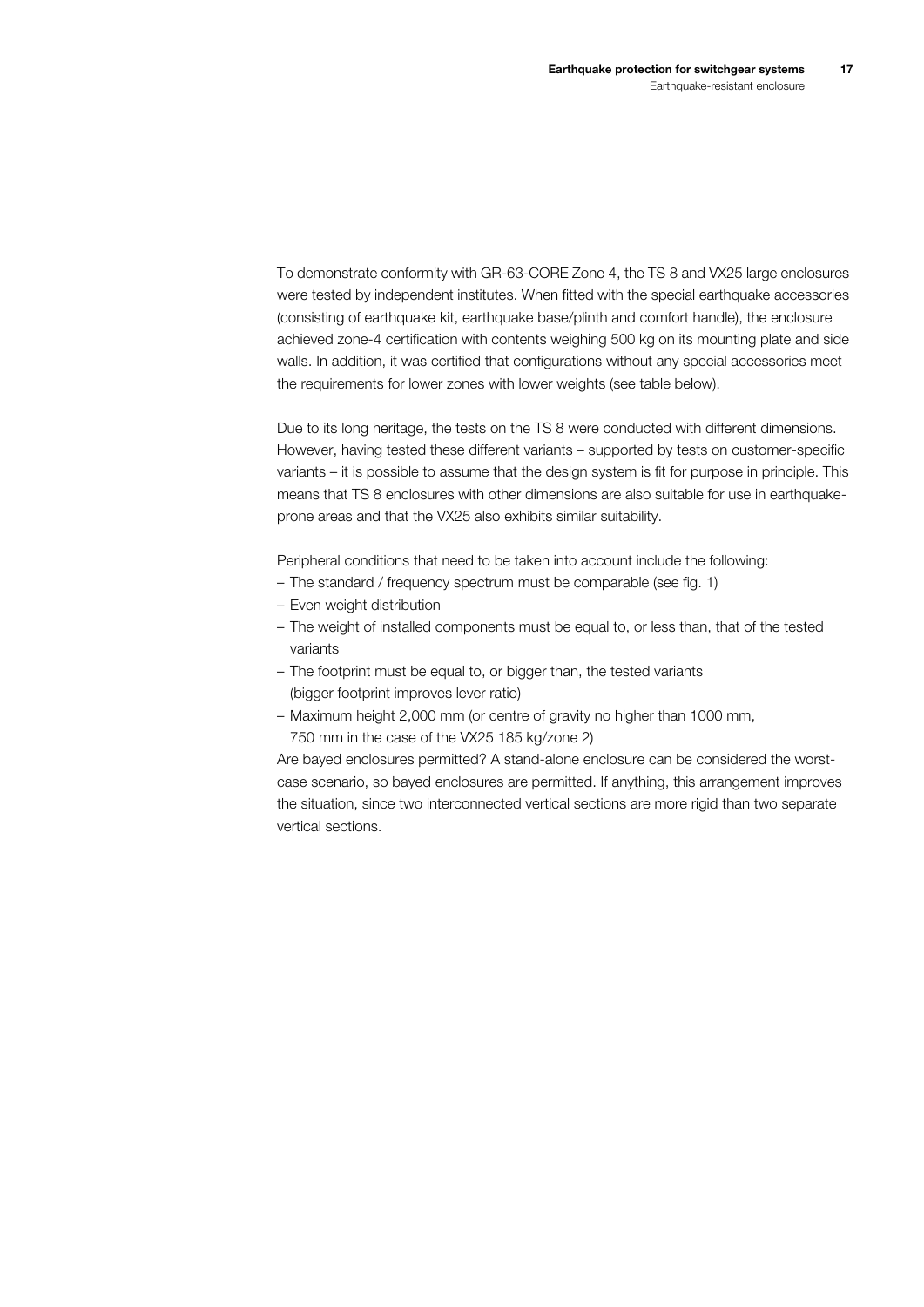#### **TS 8 variants tested**

| Model No. | <b>Dimensions</b><br>$(W \times H \times D)$<br>mm | <b>Measures</b>                                         | <b>Tested installed</b><br>weight<br>kg | Standard.<br>level              |
|-----------|----------------------------------------------------|---------------------------------------------------------|-----------------------------------------|---------------------------------|
|           |                                                    |                                                         |                                         |                                 |
| 8806,500  | 800 x 2000 x 600                                   | Standard                                                | 152                                     | Telcordia GR-63-Core,<br>Zone 3 |
| 8806.500  | 800 x 2000 x 600                                   | Comfort handle.<br>earthquake kit.<br>earthquake plinth | 500                                     | Telcordia GR-63-Core.<br>Zone 4 |
| 8604.500  | 600 x 2000 x 400                                   | Comfort handle.<br>earthquake kit.<br>earthquake plinth | 500                                     | Telcordia GR-63-Core.<br>Zone 4 |
| 8606,500  | 600 x 2000 x 600                                   | Comfort handle,<br>earthquake kit,<br>earthquake plinth | 500                                     | Telcordia GR-63-Core.<br>Zone 4 |

Table 4: Overview TS 8

#### **VX25 variants tested**

| Model No. | <b>Dimensions</b><br>$(W \times H \times D)$<br>mm | <b>Measures</b>                                                         | <b>Tested installed</b><br>weight<br>kg | Standard.<br>level                                               |
|-----------|----------------------------------------------------|-------------------------------------------------------------------------|-----------------------------------------|------------------------------------------------------------------|
|           |                                                    |                                                                         |                                         |                                                                  |
| 8806,000  | 800 x 2000 x 600                                   | Side panels,<br>base/plinth                                             | 185                                     | Telcordia GR-63-Core.<br>Zone 2 (2 g peak<br>between 1 and 5Hz)  |
| 8806,000  | 800 x 2000 x 600                                   | Side panels,<br>comfort handle.<br>earthquake plinth                    | 150                                     | Telcordia GR-63-Core.<br>Zone 3 (3 g peak<br>between 2 and 5Hz)  |
| 8806,000  | 800 x 2000 x 600                                   | Side panels,<br>comfort handle.<br>earthquake plinth,<br>earthquake kit | 500                                     | Telcordia GR-63-Core.<br>Zone 4 (5 g peak)<br>between 2 and 5Hz) |

Table 5: Overview VX25

Rittal can also assist here in an advisory capacity and, in borderline cases, work together with the customer to produce a qualified solution.

#### **Additional note:** Bolts for bases/plinth

Contrary to the values stated in the handbook for standard usage, the enclosure and base/plinth system are screwed together using 8 M12 screws (two at each corner) with a tightening torque of 45 Nm.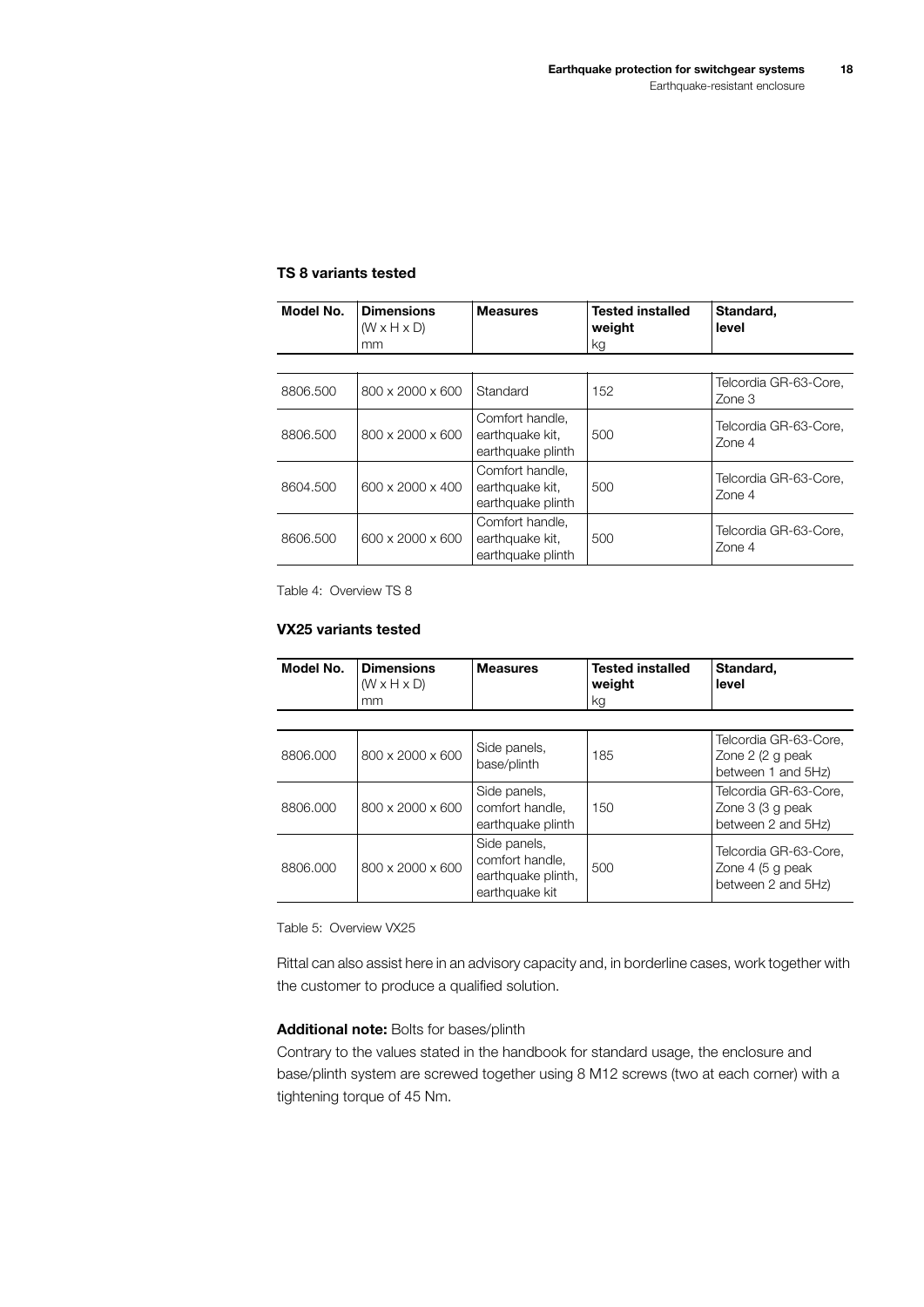## <span id="page-18-0"></span>**8 Specific approach**

Even armed with this information about earthquakes, potential damage and the standards that exist, one question remains: How do you deal with a specific inquiry for earthquakeproof switchgear? The first step is to clarify the geographical location – for which country and which earthquake zone is the switchgear required? Then the standard underlying the requirement needs to be identified. All requirements relating to the building or how the switchgear is anchored within the building must be taken into consideration by the parties responsible for the construction and structural design. If there is no application standard for the enclosure, but just the construction standard or building code, then it can be helpful to compare the ground acceleration cited in the standard with the zone values for the United States in Table [3.](#page-8-0) If, for example, a ground acceleration of 0.1 g is required in the construction standard, this would lie within the requirements for Telcordia Zone 2. An enclosure configuration approved for this zone could also be classed as suitable for the requirement in question.

In respect of the above-cited examples of application standards, a distinction has to be made between structural integrity and functional integrity. If the sole concern is structural integrity, then a certified enclosure, such as the TS 8 enclosure fitted with the appropriate earthquake accessories, as described in the previous section, will generally suffice.

Of course, an enclosure cannot guarantee the functional integrity of a system, which is sometimes also required. Extensive tests need to be carried out for this purpose. Finite-elementmethod structural calculations can be performed in preparation. During this process, it is important to test the switchgear with the contents that are actually going to be fitted. Ultimately, the distribution and weight of the installed components can influence the vibration behaviour of the enclosure. The way the enclosure is installed – whether on mounting plates, top hat rails or busbar systems – can also affect its behaviour. For this requirement it is therefore advisable to test earthquake-resistant enclosures for each specific scenario, i.e. with the intended contents in place.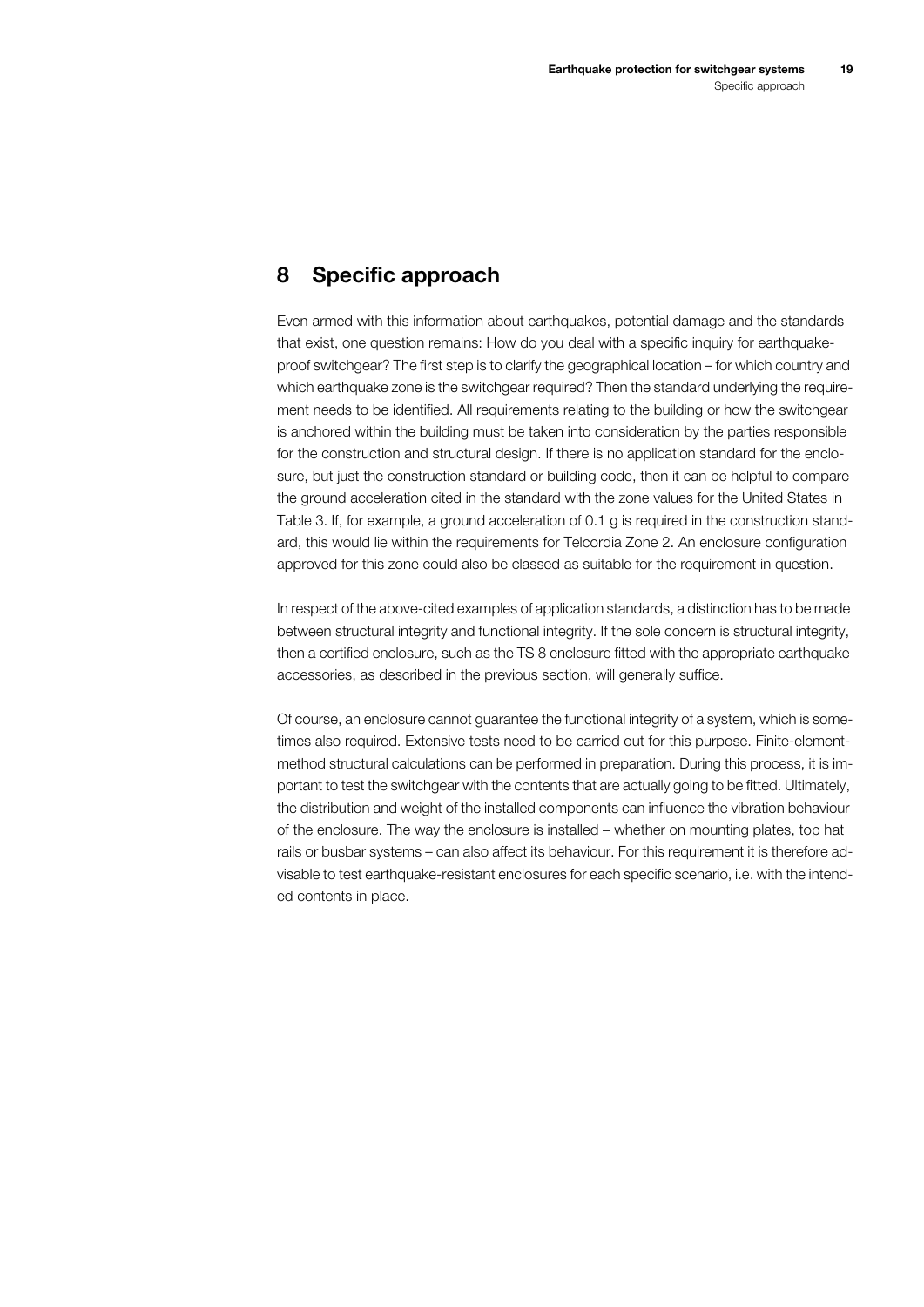## <span id="page-19-0"></span>**9 Summary**

Earthquakes can represent a very serious danger to people and property in certain geographical locations. Electrical switchgear systems and data centres are not only very valuable property, but their key role in the technical infrastructure makes them particularly vital – hence the need to ensure their earthquake-resistance in regions where there is a risk of earthquakes. Enclosures – generally those containing switchgear and servers – play a key role in safeguarding the functional integrity of such a system in the event of an earthquake. After all, if these suffer serious structural damage, then this will undoubtedly disable the system.

Earthquake-resistant enclosures are thus extremely important. Various standards define the requirements such enclosures have to fulfil in order to qualify as earthquake-resistant. Different standards apply depending on the particular application and geographical market. Even though they adopt different approaches, they have one key aspect in common – the vibration test on a vibration table, which simulates the accelerations caused by an earthquake. The precise frequency and acceleration spectrum does vary to a certain extent from one vibration table test to another, however.

The VX25 and TS 8 large enclosure systems from Rittal are customised to satisfy the various earthquake standards up to the most stringent zone-4 requirement.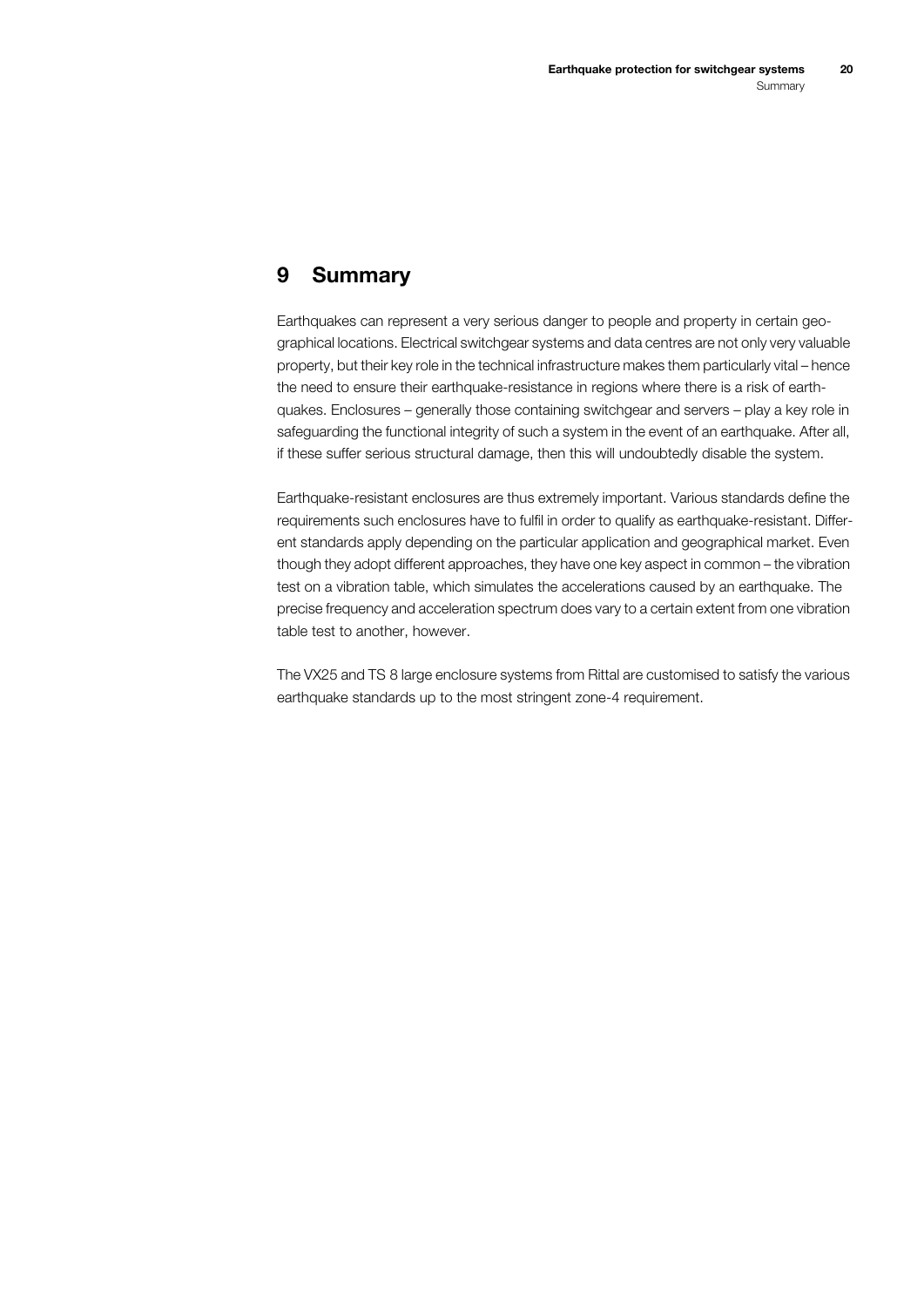## <span id="page-20-0"></span>**10 Table of figures, tables and sources**

## **Table of figures**

| Figure 3: Earthquake extension accessories for the VX25 large enclosure  16 |  |
|-----------------------------------------------------------------------------|--|

## **Tables**

| Table 2: The Mercalli Scale compared to the Japanese JMA Scale 7 |  |
|------------------------------------------------------------------|--|
|                                                                  |  |
|                                                                  |  |
|                                                                  |  |
|                                                                  |  |

#### **Table of sources**

| [BEU93] DIN IEC 60068-3-3:1993-09 Environmental tests;            |
|-------------------------------------------------------------------|
|                                                                   |
| [IEE05] IEEE Standard 693 - IEEE Recommended Practice for Seismic |
|                                                                   |
|                                                                   |